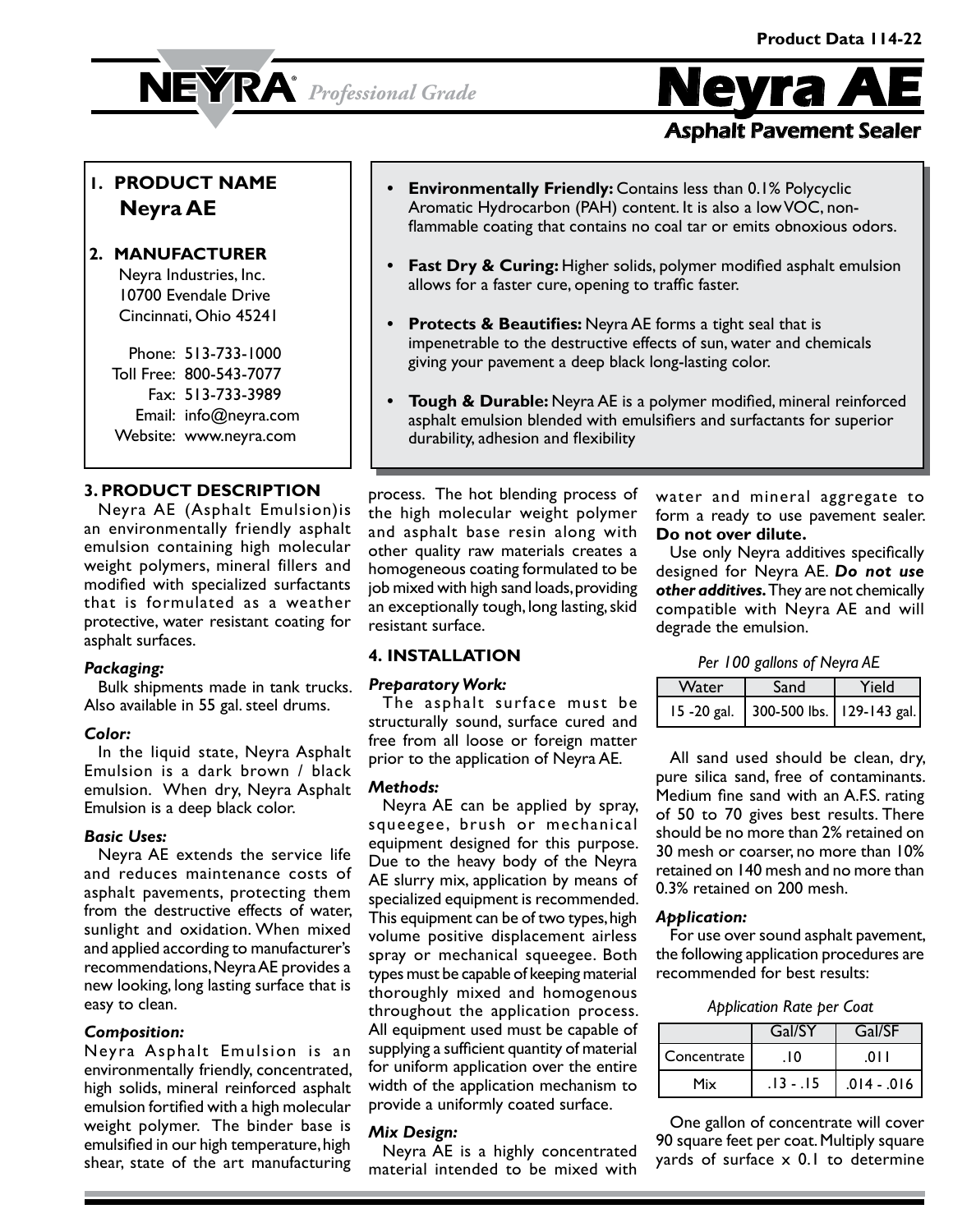**Neyra A** 

# **NEYRA**

gallons of concentrate per coat.

Coverage rates can vary with the application method and the age, texture and porosity of the pavement to be sealed. For low to moderate traffic areas, we recommend applying two full sand slurry coats. For high traffic areas, a third coat is advised. For highly oxidized surfaces, a primer, Polyprime (Product Data Sheet 155) is recommended. Each coat must be dry before additional applications. On a typical parking lot, a combination of application systems could be used. For example, two coats for the parking stalls and a third for the drive lanes where most of the wear occurs.

Application must be made when ambient temperatures and pavement temperatures are above 50° F. Good drying conditions above 50° F are required during the subsequent 8 hours and no temperatures below 50° F should be anticipated for 48 hours. Night time application is not recommended. It is recommended that the area over which the application is made be opened to use only after trial shows it to be dried and sufficiently dry to accept regular traffic. Lower temperatures, high humidity, clouds or shade, and lack of air movement slow drying time. Do not apply when rain is imminent. *Caution:* Application of this product in marginal weather conditions or over dilution will result in premature wear.

#### *Precautions:*

Do not apply Neyra AE over chip seals, or sealers which contain gilsonite. Neyra AE is not recommended for use on portland cement concrete.

Keep out of reach of children. Container should be closed when not in use. Contains petroleum distillates. Avoid breathing vapor or prolonged contact with skin or eyes. Flush immediately with water.

New asphalt should be allowed to cure for a minimum of 30 days prior to application and must not exhibit ribboning, crawling, nor show oil rings when I gal. of clean water is poured onto the surface.

Protect wet Neyra AE at all times from freezing and rain.

Consult specific Neyra material safety data sheet before use.

### **5. MAINTENANCE**

As a rule, a clean, well marked parking lot is safer and will last longer. Occasional flushing with water or the use of a contract cleaning service will help to retain an attractive appearance.

### **6. TECHNICAL DATA**

### *Applicable Standards:*

Neyra AE meets or exceeds the composition and performance standards listed in the chart on page 3.

### **7. TECHNICAL SERVICES**

Material safety data sheets, product and application recommendations, as well as assistance with special situations and field service are available upon request. Special project submittals are available through Customer Service.

### **8. WARRANTY**

The above specifications on product usage are believed to be true and accurate. Neyra Industries, Inc. guarantees that all materials manufactured comply with quality standards as described in the product data sheets. Because the application, handling, weather, workmanship,and equipment are beyond the control of this manufacturer, only the quality of the products as shipped is guaranteed. In no case will the liability of Neyra Industries, Inc. exceed the purchase price of the shipped materials.

#### **9. ADDITIONAL INFORMATION**

Neyra Industries, Inc. manufactures a full line of asphalt pavement maintenance and recreational surface products as well as application equipment sold and distributed nationally at our plants and through distributors and contractors. To find the supplier most convenient to you, please contact us.

*Caution: Application of this product in marginal weather conditions or improper mix designs can result in premature wear or product failure.*

### **NEÝRA**

**Neyra Industries, Inc. 10700 Evendale Drive Cincinnati, Ohio 45241**

**Phone: 513-733-1000 Toll Free: 800-543-7077 Fax: 513-733-3989 Email: info@neyra.com Website: www.neyra.com**